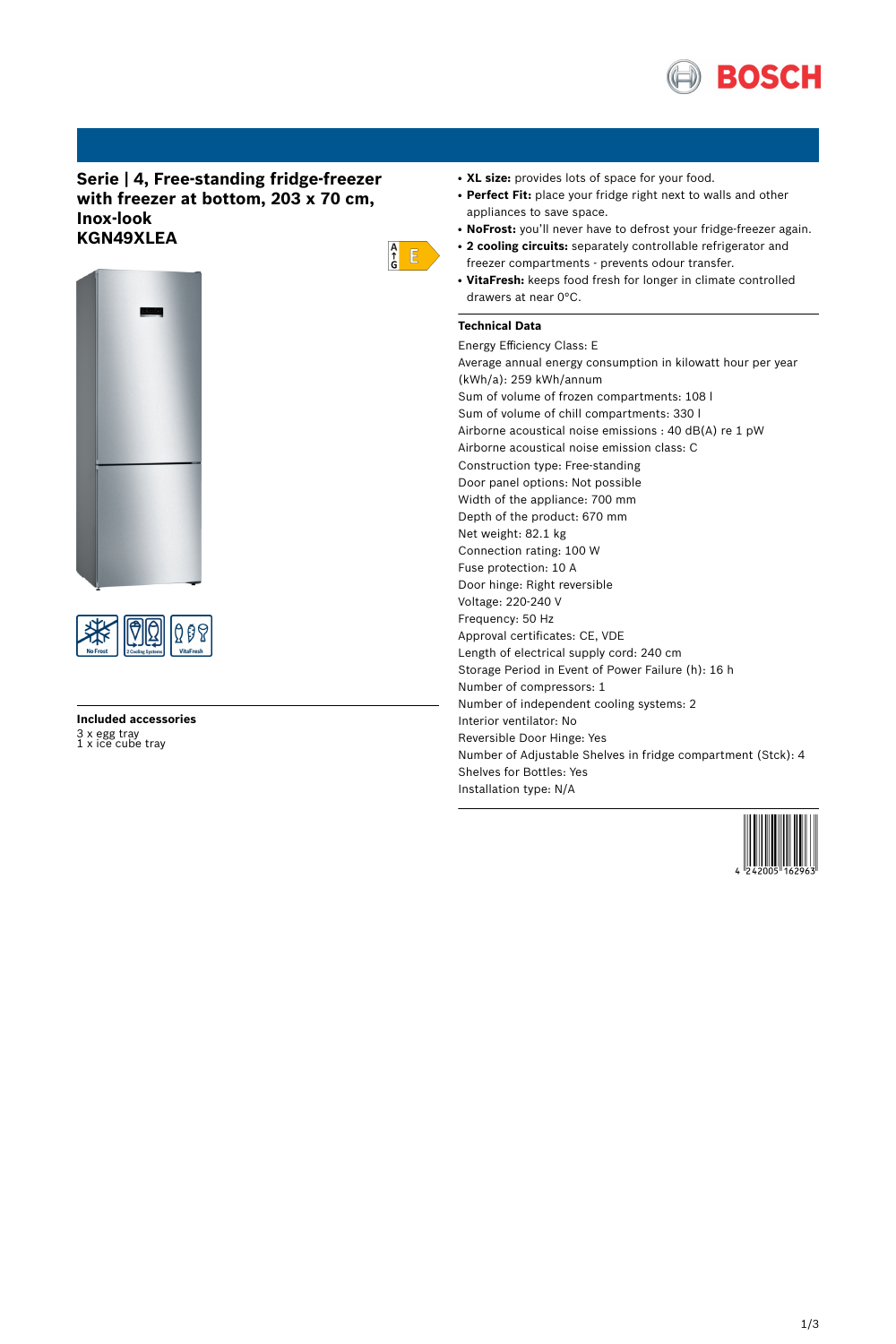

# **Serie | 4, Free-standing fridge-freezer with freezer at bottom, 203 x 70 cm, Inox-look KGN49XLEA**

### **Design features**

- Stainless steel look doors and Pearl grey (VZF 07127) side panels
- Integrated vertical handle
- Right hinged door, door reversible
- Separate, electronic temperature control with LED display

#### **Food freshness system**

- Two separate cooling circuits allow independent temperature control and prevents the transference of humidity between the fridge and freezer cavity

#### **Key features - Fridge section**

- <sup>1</sup> VitaFresh drawer with humidity control Fruits and vegetables retain vitamins and stay fresh for longer 2 VitaFresh ◄0°C► drawers with temperature control - Fish and meat stay fresh for longer
- MultiAirflow system improves circulation of air around the fridge
- Bright interior LED fridge light
- <sup>5</sup> safety glass shelves (4 height adjustable)
- Door shelves in fridge door: <sup>1</sup> large and <sup>3</sup> small.
- Super Cooling: automatic deactivation

#### **Key features - Freezer section**

- No Frost, never have to defrost ever again
- <sup>3</sup> freezer drawers
- SuperFreeze function with automatic deactiviation
- Calendar frozen food
- Freezer malfunction warning signal: optical and acoustical warning system

#### **Additional features**

- Optical and accoustical
- Vario Zone removable safety glass shelves for extra space!
- <sup>3</sup> <sup>x</sup> egg tray, <sup>1</sup> <sup>x</sup> ice cube tray

### **Dimension and installation**

- Connection value <sup>100</sup> <sup>W</sup>
- 220 240 V
- Height adjustable front feet
- Dimensions: 203 cm H x 70 cm W x 67 cm D
- Based on the results of the standard 24-hour test. Actual consumption depends on usage/position of the appliance.
- To achieve the declared energy consumption, the distanceholders have to be used. As a result, the appliance depth increases by about 3.5 cm. The appliance used without the distance holder is fully functional, but has a slightly higher energy consumption.

### **Functions**

- Automatic defrost fridge
- Freezing possible in all freezer compartments

#### **Performance and Consumption**

- EU19\_EEK\_D: E
- Total Volume : <sup>438</sup> <sup>l</sup>
- Net Fridge Volume : <sup>330</sup> <sup>l</sup>
- Net Freezer Volume : <sup>108</sup> <sup>l</sup>
- Freezing capacity 24h : <sup>12</sup> kg
- Annual Energy Consumption: <sup>259</sup> kWh/a
- Climate Class: SN-T
- EU19 Fast freezer facility D
- Noise Level : <sup>40</sup> dB , EU19\_Noise emission class\_D: <sup>C</sup>
- Temperature rise time : EU19\_Temperature rise time\_D: <sup>16</sup> <sup>H</sup>